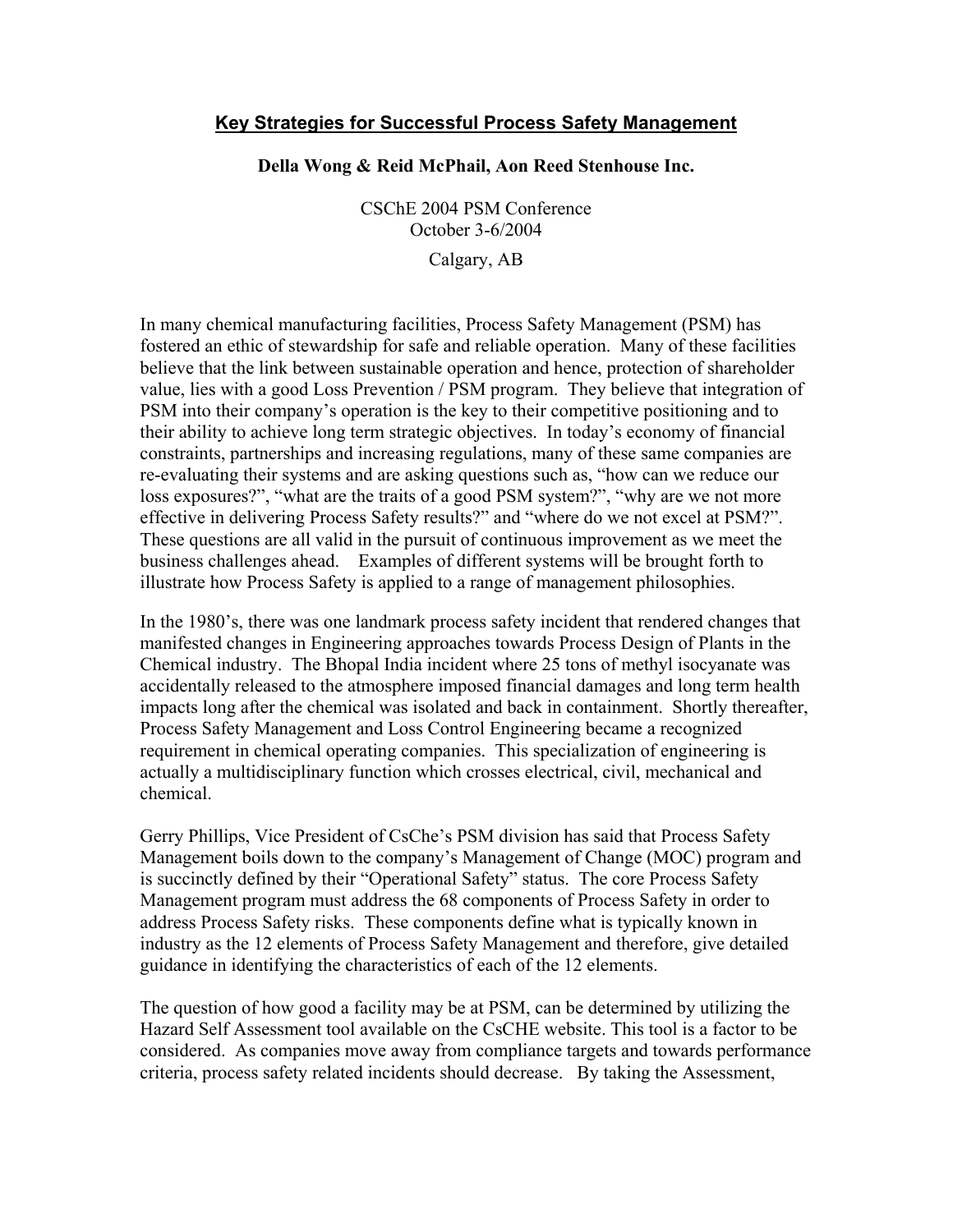chemical companies can identify hot spots / issues readily. This would be the first step in the PSM cycle (as in Figure 1).

An effective PSM program is deemed 'Excellent' when all 68 components can be shown to move through the management cycle as depicted in Figure 1. There are 5 steps for deploying an effective PSM program. The first step is to identify the PSM program status. This requires Management's commitment. In the next step, analysis of the shortfalls coaches the company to place appropriate resources to improve select areas. Implementation of a strategy directs plant personnel into changing the status-quo. Continuous improvement may appear incremental but the long term rewards are exponential because the culture of PSM becomes transparent.



We found that the Risk Management Lifecycle generally works well at the engineering project level post-EDS, i.e., the detailed engineering level. This may well be a result of HazOp (a hazard review method) being ingrained into Engineering Design over the past 20 years. However, companies also need to utilize this lifecycle process at a higher level, at an Enterprise Risk level. This is in effect, a high level portfolio overview of the operating company's process risks to ensure the inherent risks continue to be monitored. There is a cliché, "can't see the forest for all those trees" which may help provide an analogy to the hypothesis. The effort of managing all the process risks of each individual tree may appear complete because of all the minute, tedious details associated with each tree. However, companies can easily miss the enterprise risks imposed by the accumulation of the trees.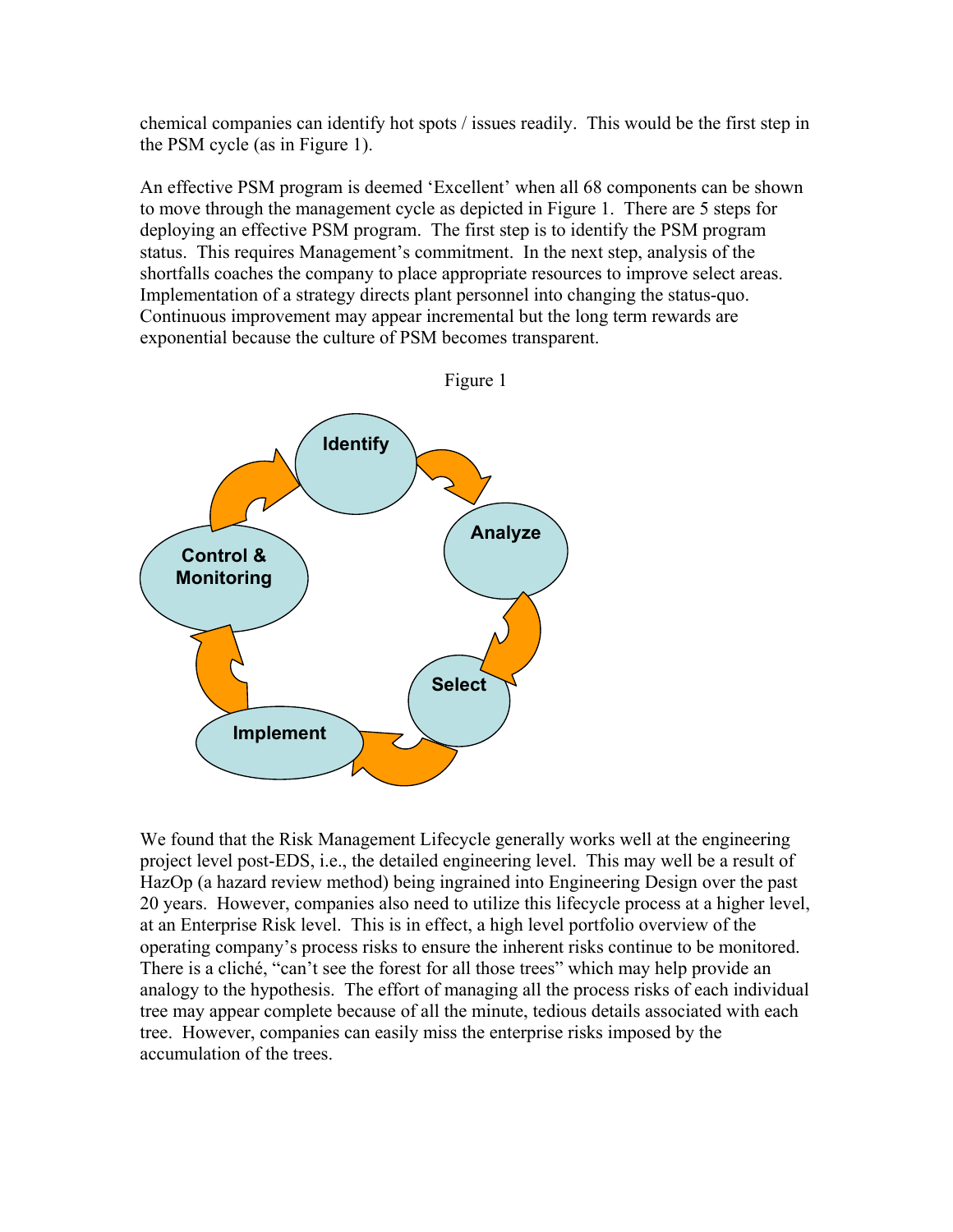If we review fairly recent U.S. Chemical and Safety Investigation Board cases, it is interesting to see that communication of process risks is the most frequent shortfall. In Figure 2, although all of the 12 key elements appear as causation components in their incidents, there is a clear need at the 'forest' level, to educate people on process safety hazards.



Loss prevention skills have simply got to become a commodity rather than a rarity.

Dissemination of process safety information is only one of the 12 PSM elements. PSM requires management of all 12 elements. Here is an example of a company who lacked a preventive maintenance (PM) program (another element) for all their equipment<sup>[2](#page-2-1)</sup>, when their vacuum dryer exploded. As part of the company's operations, granular benzoyl peroxide had to be dried. This was conducted in a vacuum dryer that was not included in their PM program.

This PSM element requires significant attention as it also appears as a significant contributor in a Canadian process related incident database. Process Related Incidents Measure (PRIM) is a tool available for operating companies to record their PSM performance . This is a method to track lagging indication of PSM performance. The PRIM data (see Figure 3) shows that membership Canadian firms are attributing 40% of process safety related losses to a deficiency in their Mechanical Integrity program.

<span id="page-2-0"></span> $\frac{1}{1}$  $1 \text{ U.S. Chemical and Safety Hazard Investigation Board, Complete investigations, } 1998 - August 2004$ 

<span id="page-2-1"></span><sup>&</sup>lt;sup>2</sup> Catalyst Systems Inc., Benzoyl Peroxide Explosion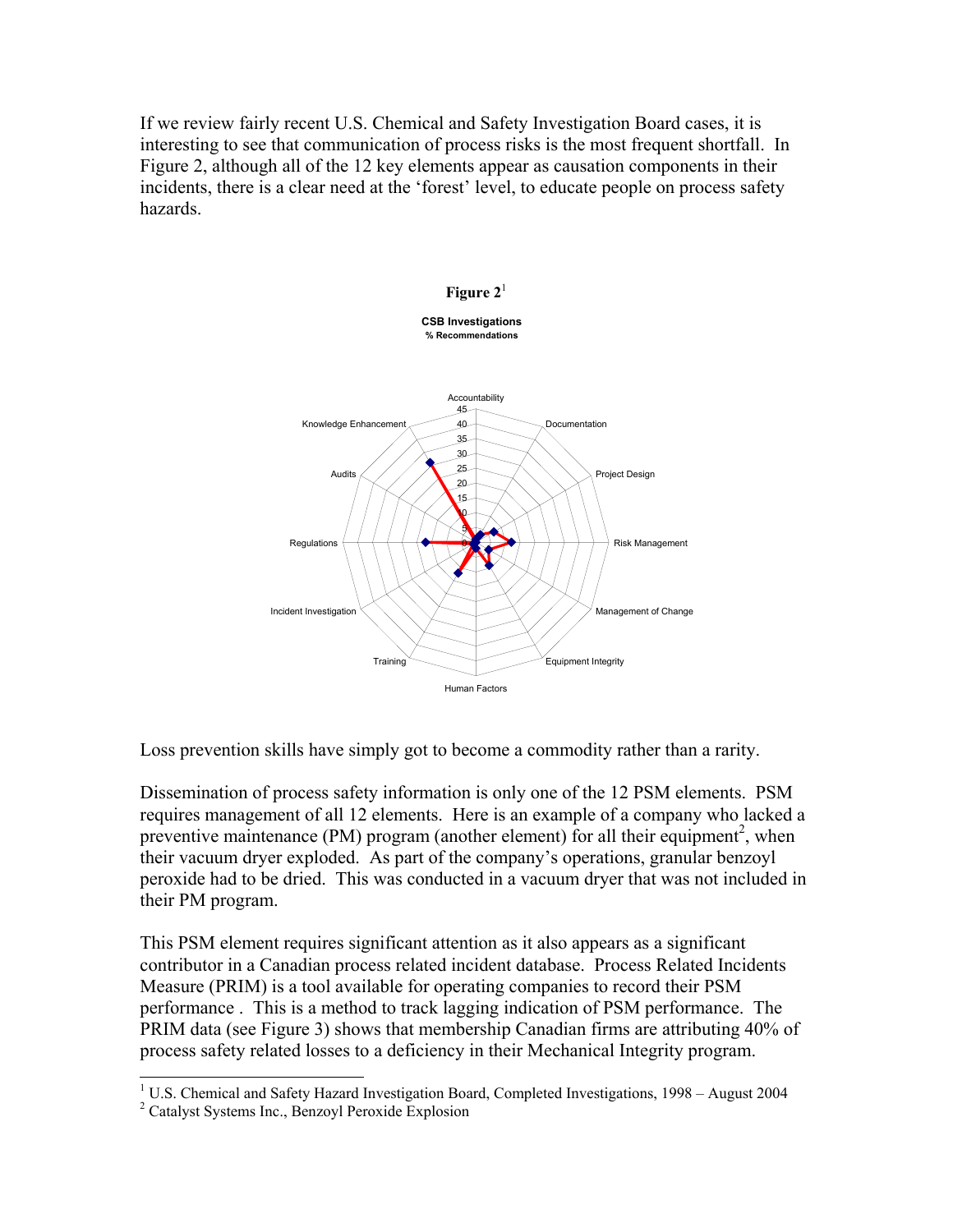



Extension to more detailed material is especially important in making fully informed decisions. Benchmarking within your own firm and against those in the same industry provides an assessment scale with respect to PSM. An inventory of your PSM program against the 68 components by listing the program, process, tools, training and guides help companies make intelligent, informed and rational decisions with respect to Loss Control.

In conclusion, we see the best PSM companies having these attributes:

- 1. Process Safety Champions who affiliate themselves with multiple disciplines (e.g., EHS, Engineering, Operations, Insurance) to work collaboratively,
- 2. Functionally having 2 platforms to identify, analyze, select, implement, control  $\&$ monitor process; i.e., worst case (top down) and more frequent events (bottom up),
- 3. Regularly conduct reviews of their PSM program against the 68 components (e.g., benchmark, audits) utilizing the Risk Management Lifecycle, and
- 4. Especially promote risk engineering at in the conceptual engineering design phase.

References

<span id="page-3-0"></span> <sup>3</sup> <sup>3</sup> Process Safety Management Committee, 2003